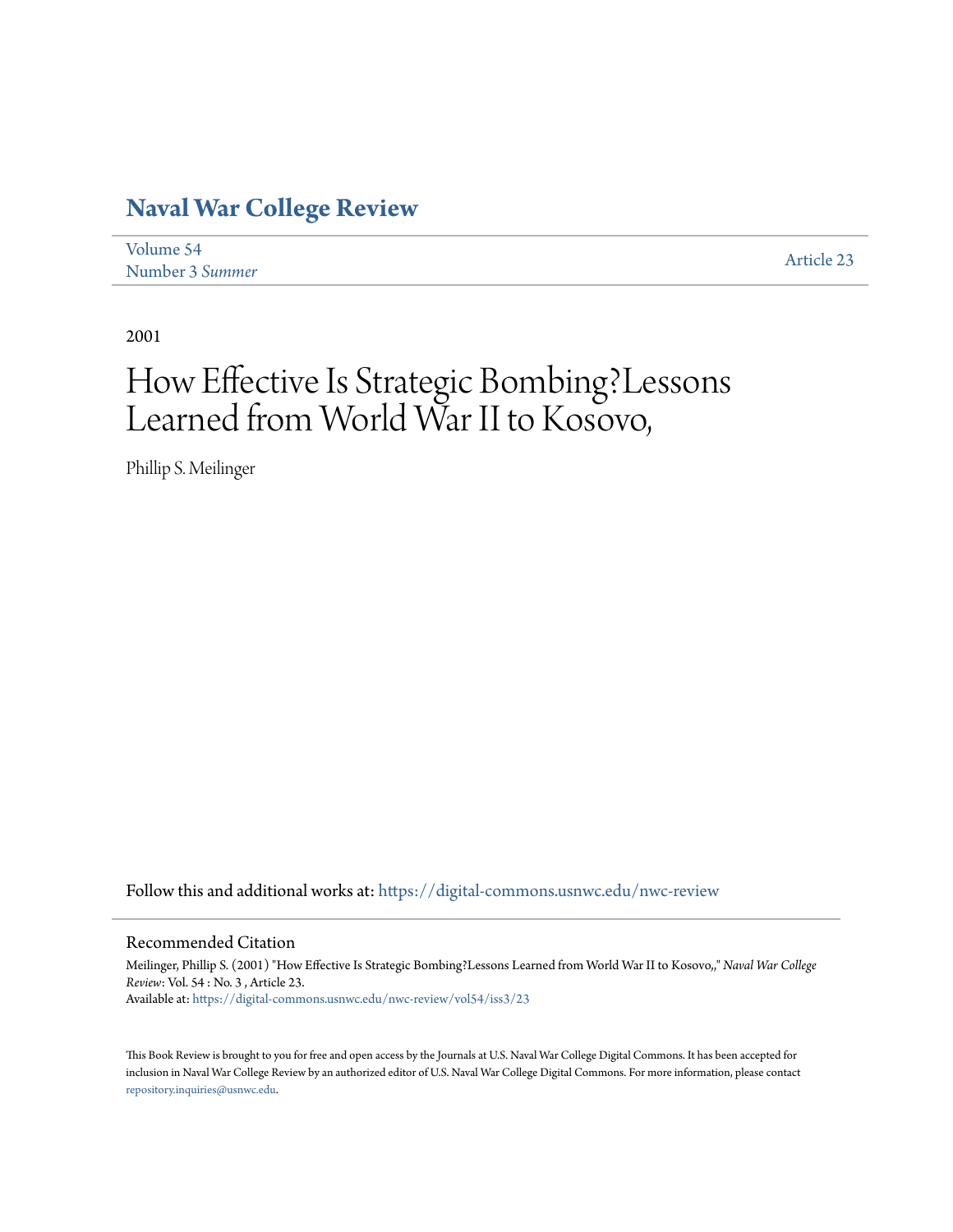blue-collar or decidedly middle-class background, mostly from farms or small towns. Their story is an important one, and the first-person accounts of individual sacrifice and aircrew heroism are a needed addition to the narrative of the Navy's nearly forgotten war in the Mekong Delta.

WILLIAM M. CALHOUN *Naval War College*



Gentile, Gian P. *How Effective Is Strategic Bombing? Lessons Learned from World War II to Kosovo.* New York: New York Univ. Press, 2001. 273pp. \$36

The issue of strategic bombing's effectiveness is vitally important to political and military leaders. U.S. Air Force doctrine has argued for decades that airpower's ability to operate directly and immediately at the strategic level of war is its unique and defining characteristic—a characteristic that must be exploited. Many disagree, so the debates have been long and heated.

Gian Gentile, a serving Army officer, now adds to the literature on this important subject. Unfortunately, he never really comes to grips with the key issue of effectiveness implied by the title of his book. Rather, he has chosen to replow some old ground, looking anew at the U.S. Strategic Bombing Survey (USSBS), chartered by President Franklin Roosevelt to examine and report on the effects of strategic bombing in World War II. Measuring bombing's effectiveness and examining the workings of the USSBS that studied bomb effects are two different things.

The story of USSBS has been told before. In many ways it is a typical tale of wartime America. A need is identified, resources and personnel are mobilized, vast amounts of energy and material are expended, and notable gains are achieved. At the same time, the path to success is not a straight line—there is much inefficiency, debate, and compromise. Sausage is being made.

Gentile does not contest the findings of USSBS. Indeed, virtually no one has attempted to do so in the five-plus decades since they were released. The reason is simple: no one has the time, stamina, resources, or expertise to review the mountain of data collected and analyzed by the thousand individuals who conducted the USSBS.

Instead, Gentile seeks to discredit the survey's findings by revealing flaws and inconsistencies in the survey itself. Primarily, he argues that Army Air Forces (AAF) leaders were so interested in forming a separate air force after the war that they induced bias into the USSBS. He is unable to make this charge stick. The survey was led by noted industrialists, bankers, economists, lawyers, and other professionals, most of whom had had little or no direct involvement with aviation prior to their work with the survey. Gentile admits that General Henry "Hap" Arnold, the AAF commander, stressed to these civilian leaders the need for objectivity, impartiality, and truth in the survey's findings. Yet he treats such admonitions as duplicitous, despite the statement by the USSBS head that "at no time has there been the slightest inclination to interfere with us."

In truth, it is difficult to imagine that men like John Kenneth Galbraith, Paul Nitze, and George Ball could have been manipulated and pressured to distort their findings. Common sense and logic tell us it is more likely that these men—and their hundreds of colleagues on the survey— examined thousands of